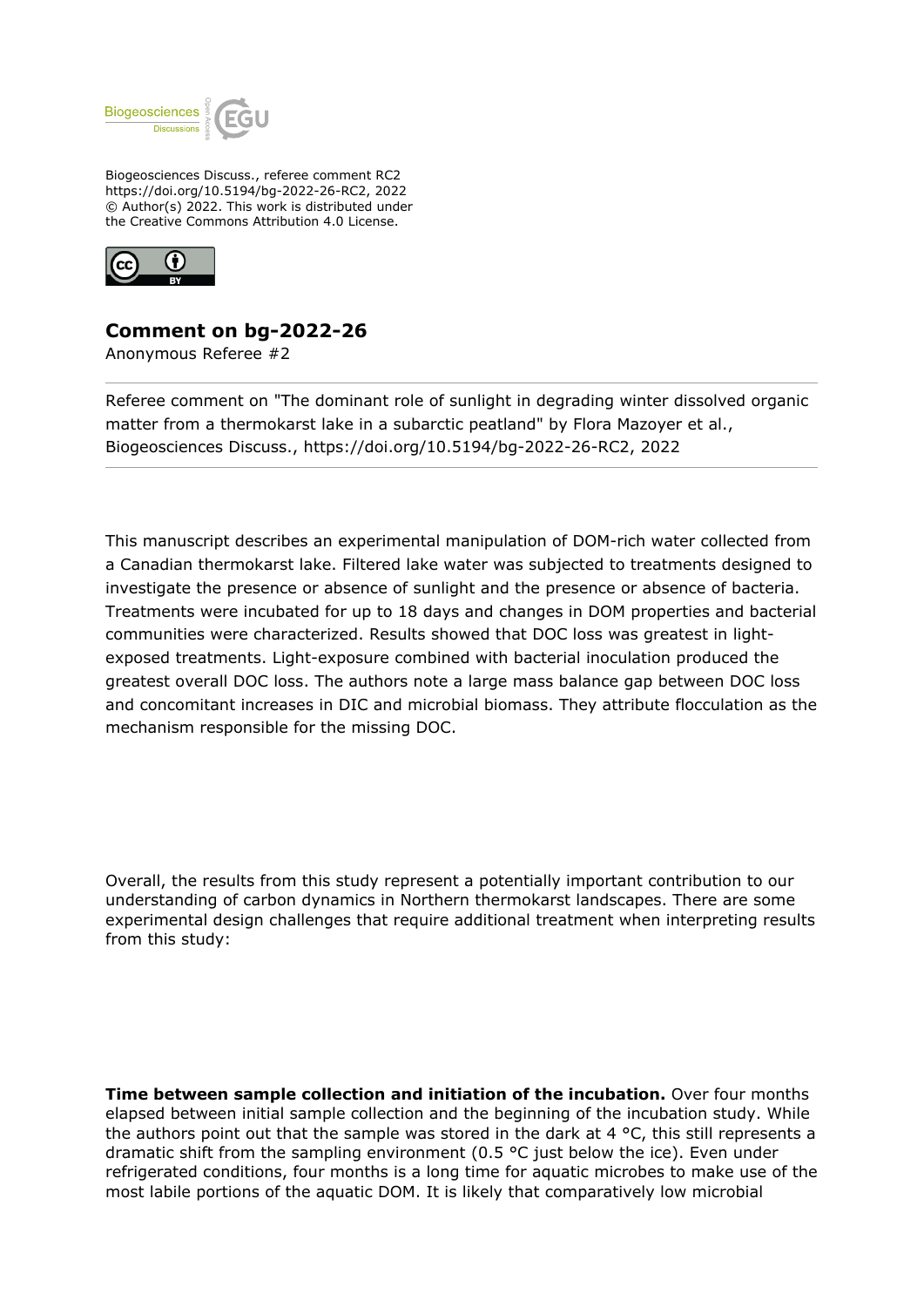activity observed during the incubation may be at least partially due to the fact that this sample essentially underwent a four month microbial incubation prior to the beginning of the official experiment. This needs to be explored and results need to considered within this context.

On a related note: it appears from Matveev et al., 2019 that the sample from SAS2A was collected on 19 March while the present paper states it was collected on 24 March. Please verify that the reported sampling date is correct.

**Incoming Solar Energy:** If the Teflon bottles are light diffusers, then solar radiation measured outside the bottles is not representative of the energy experienced by the samples. You may be able to apply a simple correction by placing a pendant or pyranometer inside a Teflon bottle (or cut a bottle to make a Teflon cover) – this will be a more useful measure of the solar radiation that reached the sample.

**Challenges with sample filtration**. (lines 120-131) It is unclear why different filtration schemes were used when preparing water for the experiment (e.g., 0.2μm Tuffryn vs a two-step process with a 0.7 μm glass fiber filter and 0.2 μm cellulose acetate filter.) Please explain the sample preparation more clearly, perhaps with a flow chart.

**Closing the DOC mass balance.** The authors observed a large mismatch (58 to 1214%) between DOC lost and the concomitant gain in DIC and bacterial production. They attribute this to DOM flocculation which was noted, but unfortunately not quantified. In the absence of supporting measurements, the authors probably don't need to spend so much time discussing flocculation and simply admit they don't know.

Additional considerations could include:

- DIC outgassing to  $CO<sub>2</sub>$  during the incubation. It is possible that some DIC was out of solution in the form of an air bubble in the bottle. This DIC would not have been accounted for. Was this observed or checked?
- CO<sub>2</sub> loss during the two-month period of sample storage between sampling and analysis. While sample storage in exetainer vials has generally been reported as stable, it has been demonstrated that  $CO<sub>2</sub>$  concentrations were up to 14% lower than expected in vials that had been stored for 84 days.

Faust, D. R., & Liebig, M. A. (2018). Effects of storage time and temperature on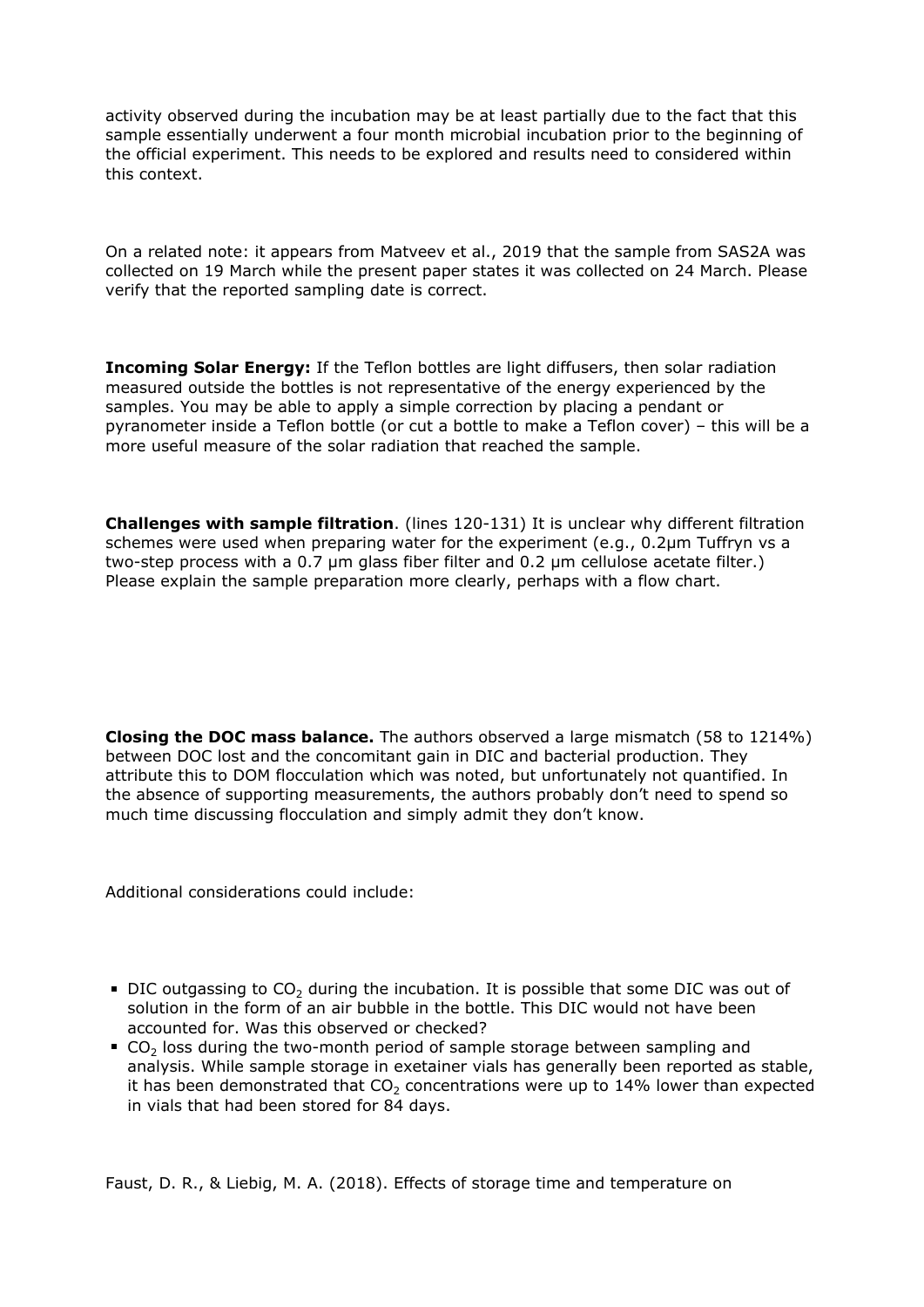greenhouse gas samples in Exetainer vials with chlorobutyl septa caps. *MethodsX*, *5*, 857-864.

Other references that should be included in this work:

Frey, K. E., & Smith, L. C. (2005). Amplified carbon release from vast West Siberian peatlands by 2100. *Geophysical research letters*, *32*(9).

Bertilsson, S., & Tranvik, L. J. (2000). Photochemical transformation of dissolved organic matter in lakes. *Limnology and Oceanography*, *45*(4), 753-762.

Tranvik, L. J., & Bertilsson, S. (2001). Contrasting effects of solar UV radiation on dissolved organic sources for bacterial growth. *Ecology Letters*, *4*(5), 458-463.

Minor comments / edits:

Line 8 (and elsewhere): suggest rewording "retroaction loop" with "positive feedback loop"

Line 18: "full mineralization to CO2" implies that the entire DOC pool has mineralized; this is not consistent with your data.

Line 22: replace "undirect" with "indirect"